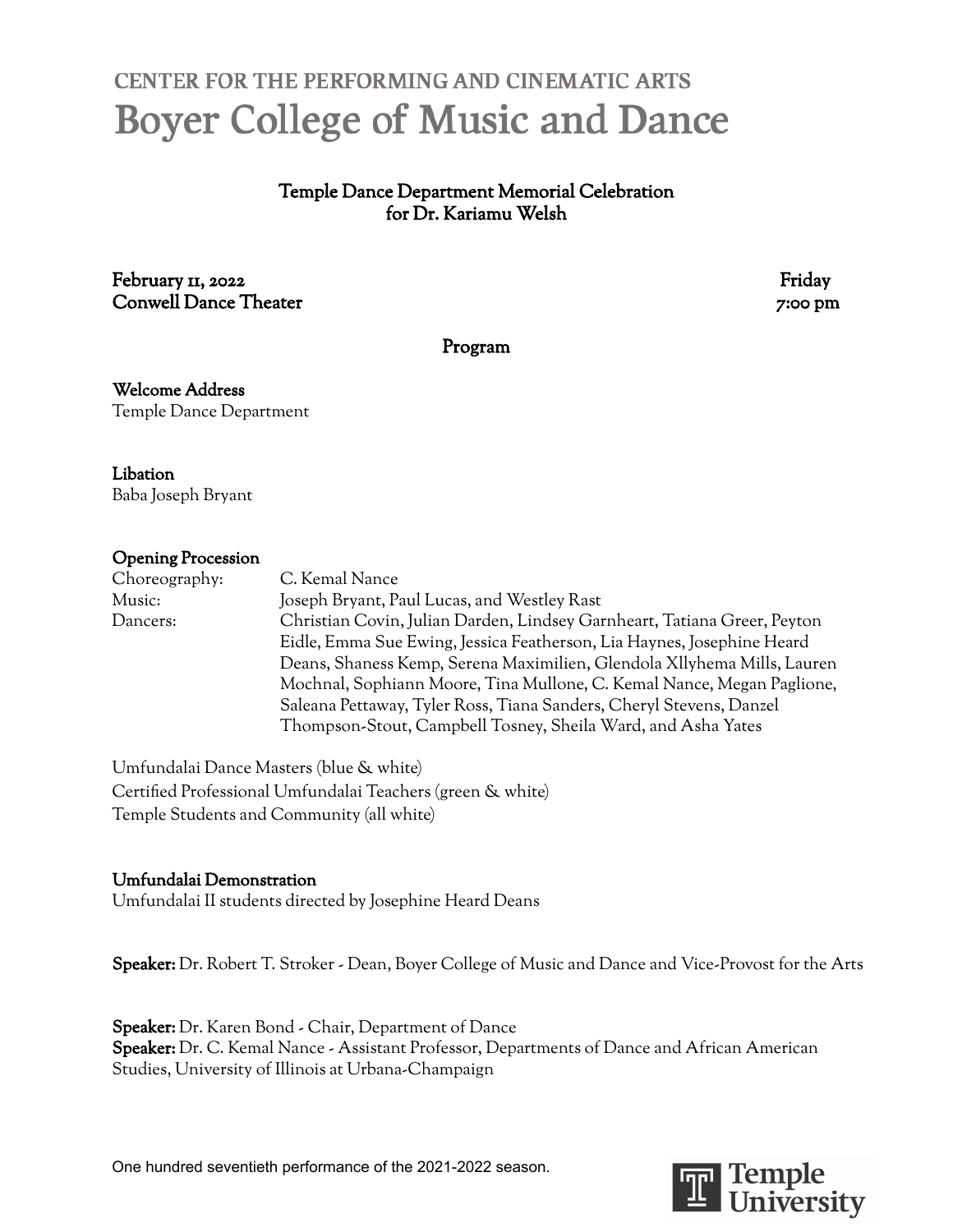## Kariamu Through Time

Film: MK Asante

#### FEEL SOMETHING DRAWIN' ME ON (1986)

| Choreography: | Kariamu Welsh                                                                 |
|---------------|-------------------------------------------------------------------------------|
| Music:        | Sweet Honey & The Rock                                                        |
| Staging:      | C. Kemal Nance and Danzel Thompson-Stout                                      |
| Dancer:       | Danzel Thompson-Stout                                                         |
|               | Dr. Kariamu Welsh mounted this solo on the late Craig "Spider" Moore in 1986. |

## Nante Yie:Walk on…

| Choreography: | Emmanuel Cudjoe and Sena Abigail Atsugah |
|---------------|------------------------------------------|
| Music:        | Emmanuel Cudjoe                          |

Speaker: Kimmika Williams-Witherspoon - Associate Professor, Urban Theater and Community Engagement

## NDMIRA ZUWA (an excerpt) (1992)

| Choreography: | Kariamu Welsh                                                  |
|---------------|----------------------------------------------------------------|
| Staging:      | Danzel Thompson-Stout                                          |
| Music:        | Joseph Bryant, Paul Lucas                                      |
| Costumes:     | Kingston Kouture                                               |
| Dancers:      | Julian Darden, Jessica Featherson, Sophiann Moore, Tyler Ross, |
|               | Danzel Thompson-Stout                                          |

"Bantaba:" All participants led by the drummers